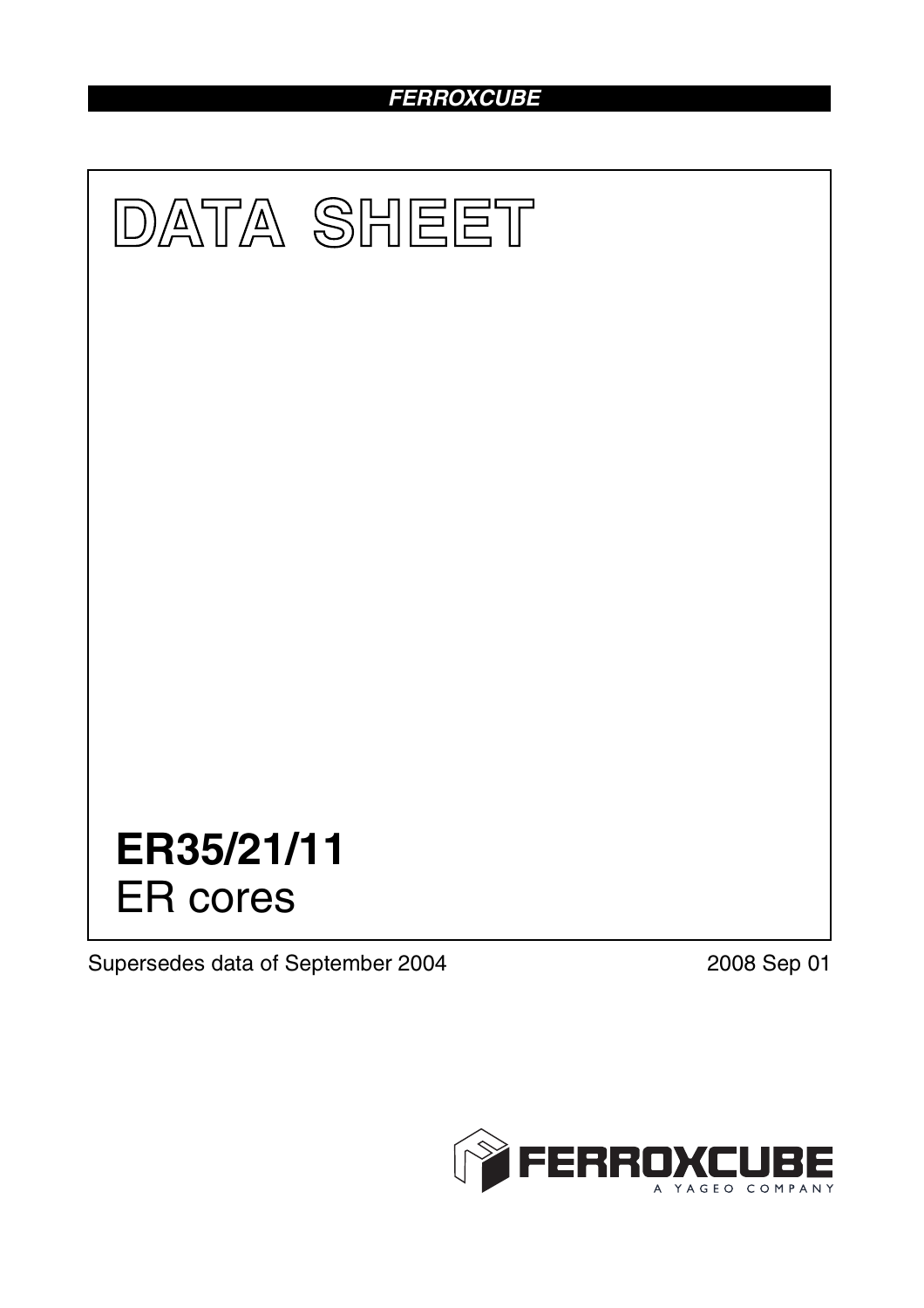# ER cores ER35/21/11

### **CORE SETS**

### **Effective core parameters**

| <b>SYMBOL</b>             | <b>PARAMETER</b>  | <b>VALUE</b> | <b>UNIT</b>     |
|---------------------------|-------------------|--------------|-----------------|
| $\Sigma(I/A)$             | core factor (C1)  | 0.849        | $mm-1$          |
| $V_{e}$                   | effective volume  | 9710         | mm <sup>3</sup> |
| $I_e$                     | effective length  | 90.8         | mm              |
| A <sub>e</sub>            | effective area    | 107          | mm <sup>2</sup> |
| $\mathbf{A}_{\text{min}}$ | minimum area      | 100          | mm <sup>2</sup> |
| m                         | mass of core half | $\approx 23$ | g               |



# **Core halves**

Clamping force for  $A_L$  measurements, 40  $\pm$ 20 N. Gapped cores are available on request.

| <b>GRADE</b> | <b>AL</b><br>(nH) | μ <sub>e</sub> | <b>AIR GAP</b><br>$(\mu m)$ | <b>TYPE NUMBER</b> |
|--------------|-------------------|----------------|-----------------------------|--------------------|
| 3C90         | 2800 ± 25%        | $\approx$ 1900 | $\approx$ 1                 | ER35/21/11-3C90    |
| 3C94         | 2800 ± 25%        | $\approx$ 1900 | $\approx$ 1                 | ER35/21/11-3C94    |

# **Properties of core sets under power conditions**

|              | $B(mT)$ at                                    | CORE LOSS (W) at                                |                                                |                                                |
|--------------|-----------------------------------------------|-------------------------------------------------|------------------------------------------------|------------------------------------------------|
| <b>GRADE</b> | $H = 250$ A/m;<br>f = 25 kHz;<br>$T = 100 °C$ | $f = 25$ kHz;<br>$B = 200 mT$ ;<br>$T = 100 °C$ | f = 100 kHz;<br>$B = 100 mT$ ;<br>$T = 100 °C$ | f = 100 kHz;<br>$B = 200 mT$ ;<br>$T = 100 °C$ |
| 3C90         | $\geq 320$                                    | $\leq 1.2$                                      | $\leq 1.3$                                     |                                                |
| 3C94         | $\geq 320$                                    |                                                 | $\leq 0.95$                                    | $\leq 5.8$                                     |